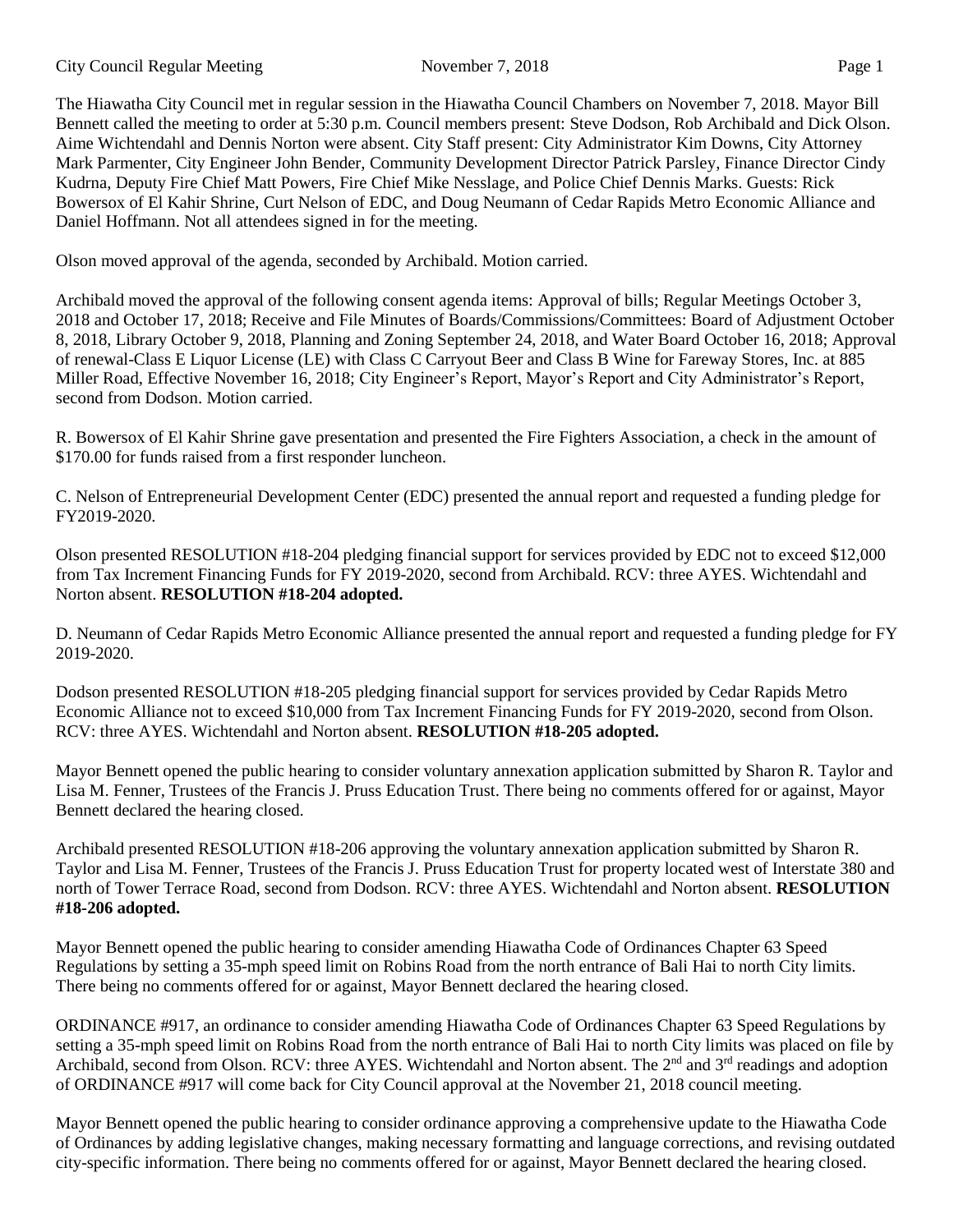ORDINANCE #918, an ordinance approving a comprehensive update to the Hiawatha Code of Ordinances by adding legislative changes, making necessary formatting and language corrections, and revising outdated city-specific information was placed on file by Archibald, second from Dodson. RCV: three AYES. Wichtendahl and Norton absent. The 2nd and 3rd readings and adoption of ORDINANCE #918 will come back for City Council approval at the November 21, 2018 council meeting.

Olson presented RESOLUTION #18-207 setting a public hearing date (November 21, 2018 @ 5:30 P.M.) on the proposal to enter into a Development Agreement with Peck's Landing Phase II and providing for publication of notice, second from Archibald. RCV: three AYES. Wichtendahl and Norton absent. **RESOLUTION #18-207 adopted.** 

Archibald presented RESOLUTION #18-208 amending and adopting the Emergency Operations Plan for the City of Hiawatha to enhance the ability of the City during disaster recovery, second from Dodson. RCV: three AYES. Wichtendahl and Norton absent. **RESOLUTION #18-208 adopted.** 

Dodson presented RESOLUTION #18-209 accepting and placing on file the City of Hiawatha's ADA Best Practices Notices & Policies meeting the requirements set by Title II of the Americans with Disabilities Act of 1990, second from Archibald. RCV: three AYES. Wichtendahl and Norton absent. **RESOLUTION #18-209 adopted.**

Olson presented RESOLUTION #18-210 supporting the Home Base Iowa Initiative and authorizing staff to move forward with the process of becoming a Home Base Iowa Community and holding a ceremony, second from Dodson. RCV: three AYES. Wichtendahl and Norton absent. **RESOLUTION #18-210 adopted.**

Olson presented RESOLUTION #18-211 approving the plan of improvements installation for Todd Hills First Addition, second from Archibald. RCV: three AYES. Wichtendahl and Norton absent. **RESOLUTION #18-211 adopted.**

Motion by Olson, second from Dodson, approving a Special Event request from Mary's Meals to hold a 5K race on May 11, 2019: RCV: three AYES. Wichtendahl and Norton absent. Motion carried.

Olson presented RESOLUTION #18-212 approving the creation of a Fire Department Unmanned Aerial System program, second from Dodson. RCV: three AYES. Wichtendahl and Norton absent. **RESOLUTION #18-212 adopted.**

Motion by Olson, second from Archibald, to receive and file and forward to staff the request from Raney Street residents for a new storm sewer construction: RCV: three AYES. Wichtendahl and Norton absent. Motion carried.

Dodson presented RESOLUTION #18-213 awarding Professional Services Agreement between the City of Hiawatha and Bolton and Menk for Robins Road Planning Study, second from Archibald. RCV: three AYES. Wichtendahl and Norton absent. **RESOLUTION #18-213 adopted.**

Olson presented RESOLUTION #18-214 directing city staff to disband the city's "Ride to Wrigley" account, divide the revenues made and provide funding in the amount of \$2,112.39 to the Hiawatha Friends of the Park to continue the "Ride to Wrigley" events effective immediately, second from Dodson. RCV: three AYES. Wichtendahl and Norton absent. **RESOLUTION #18-214 adopted.**

Archibald presented RESOLUTION #18-215 acknowledging and placing on file the FY 2018 Audit, second from Dodson. RCV: three AYES. Wichtendahl and Norton absent. **RESOLUTION #18-215 adopted.**

Dodson presented RESOLUTION #18-216 approving Change Order #1 for the 2018 Guthridge Park Trail Reconstruction Project with Pate Asphalt Systems, of Marion, Iowa, with an increase in contract amount of \$15,600, resulting in a revised total project contract amount of \$65,930, second from Archibald. RCV: three AYES. Wichtendahl and Norton absent. **RESOLUTION #18-216 adopted.**

There being no further discussion, Archibald moved to adjourn at 6:05 P.M., second from Dodson. Motion carried.